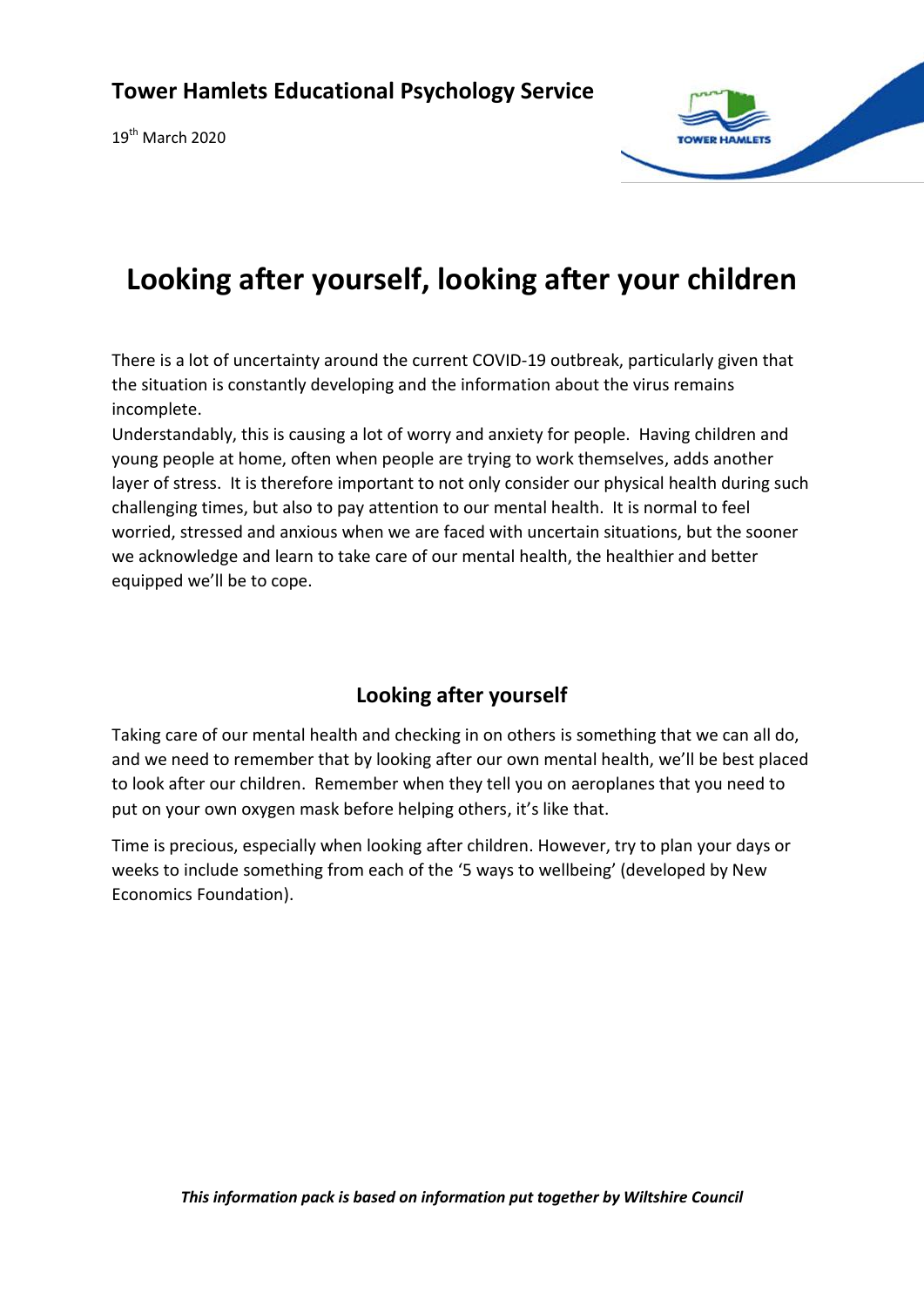$19^{th}$  March 2020



### **Five Ways to Wellbeing**

#### **BE ACTIVE**

Try to make sure that you and your family get regular exercise every day. You Tube has lots of exercise videos for kids and adults. Get children involved in planning their own 'indoor PE'. If current government advice permits, try to get outside once a day either into your garden if you have one or in a place where there are few people. If you can't go out, open the windows for some fresh air and take some time to look at the world outside.

### **TAKE NOTICE**

Take a break from the news and social media and concentrate on what's happening in the here and now in your family. Notice and appreciate the small things.

Studies have shown that being aware of what is taking place in the present directly enhances your wellbeing.

There's lots of good mindfulness apps to try, but if that's not for you, just getting into something you enjoy e.g. cooking, drawing etc and really focussing on it can be just as good.

#### **CONNECT**

Social connection is one of the most important ways that we can look after our mental wellbeing. Social distancing is going to make that trickier, but we're lucky enough to have technology to help us out. Think physical distancing, but social connections. Social media is great, but if you can, try to have phone calls or even video calls. Arrange to Facetime/Skype a friend for coffee, phone relatives more often than usual. Whilst it can be helpful to share worries, try to find other things to talk about too.

#### **GIVE**

Research tells us that giving back to our community helps people to feel valuable and makes us happier. We might not be able to contribute to our community in our usual way, but many people will still be able to find ways to give back.

Lots of community groups are setting up schemes that aim to help vulnerable people at this difficult time. If you want to get involved, check out local social media for ideas.

Many of us will not be in a position to offer practical support. We can still offer mutual support to friends and family by checking in with them regularly.

#### **KEEP LEARNING**

Learning a new skill or honing an existing one gives us a sense of purpose and achievement. Whilst we're busy learning, we're less likely to experience anxious thoughts and worries. Social-distancing will bring new challenges, but it will give many of us the time to start a new hobby or learn about an area that we've always been interested in.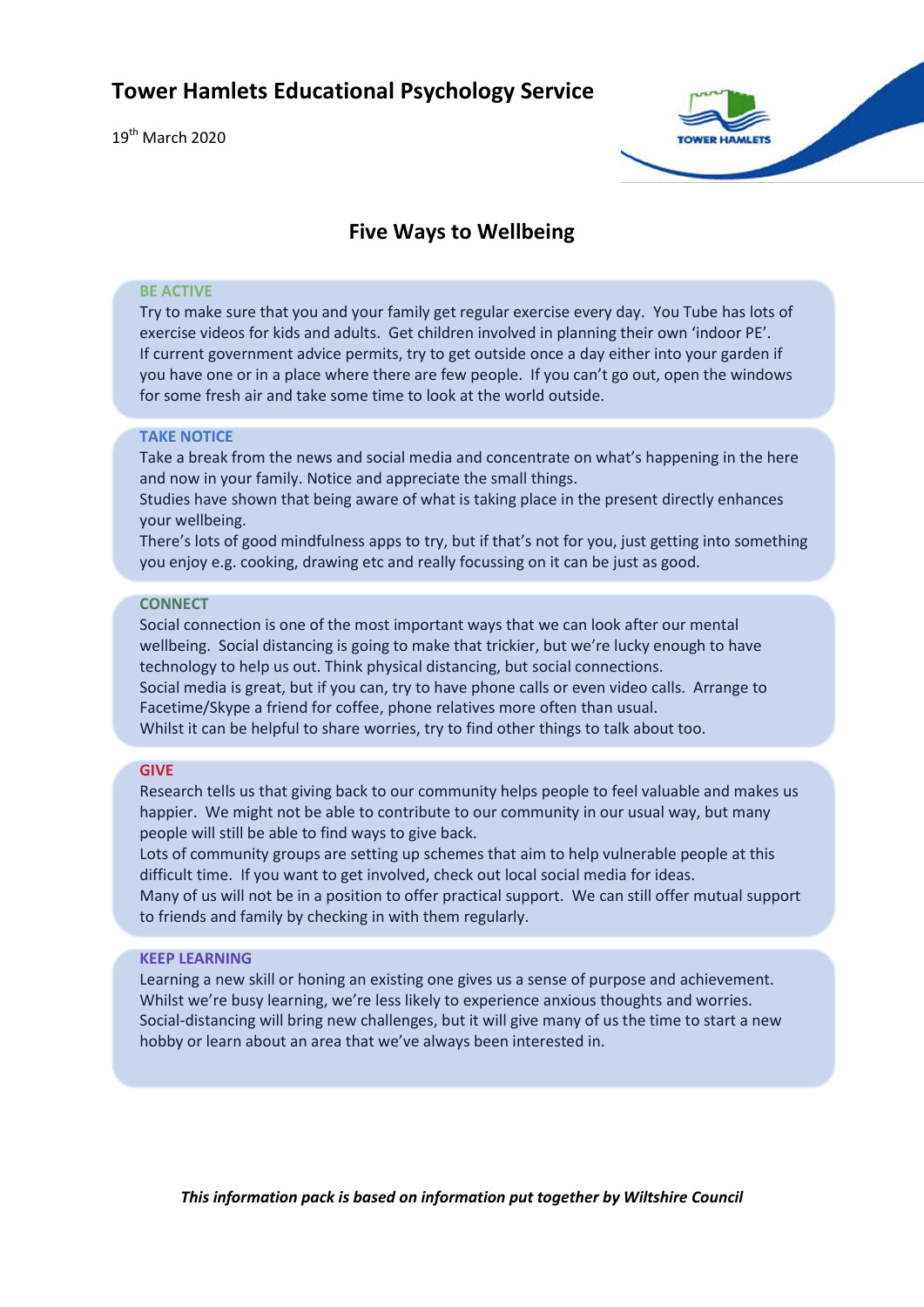$19^{th}$  March 2020



### **Looking after your children**

For the most part, children will need what they've always needed - love, attention and opportunities to learn and play. If children are home for long periods because of social-distancing, self-isolation or school closures, the following tips might be helpful:

Try and keep to a structure and routine that suits you. Keep bedtime and morning routines close to existing ones to promote a sense of normality that children will find reassuring. Encouraging them to get up and dressed during the week will help maintain some difference between weekdays and weekends.

Keep boundaries firm and make it clear that you expect the same standards of behaviour as usual. Boundaries show that adults are still in control and taking care of them, which helps children to feel safe.

Make sure they get some time to burn off energy every day. Younger children will enjoy assault courses, discos etc. Older children and teens might respond better to fitness videos.

Expect children to do some learning every day. In the longer-term schools are likely to provide opportunities for online learning. In the short term, or as extra activities there are a wealth of helpful websites, many of which they will be able to access independently. Continuing with their learning helps promote a sense of normality and purpose as well as keeping them up to date for when they are back at school.

Find opportunities for them to interact with their friends remotely. For tweens and teens, contact with their peers is especially important. Technology provides lots of opportunities for older children to connect, chat and game together. But be wary of giving unsupervised access to platforms that you would not normally allow your child onto; the internet still poses the same risks as in normal times.

Balance screen time with other activities. Challenge children to learn new skills that don't involve screens e.g. tying shoe laces, juggling, baking. Older children might want to set their own goals.

Give children opportunities to have a say in what will be happening. They may have had a lot of their freedoms and choices removed for a while and may feel powerless or angry. Older children and teenagers will be more able to understand the risks in too much screen time, too little sleep, inactivity etc. They are more likely to 'buy in' to new rules and routines if they feel that they have a voice. Family meetings where children and adults problem-solve together can be helpful for this. [\(https://bristolchildparentsupport.co.uk/ready-family-meetings/\)](https://bristolchildparentsupport.co.uk/ready-family-meetings/)

There are some example timetables on the next page. These are just shared as a guide but may be helpful in terms of thinking about how to maintain some structure and routine throughout days at home. Remember to intersperse activities with breaks, and don't forget healthy snacks and drinks!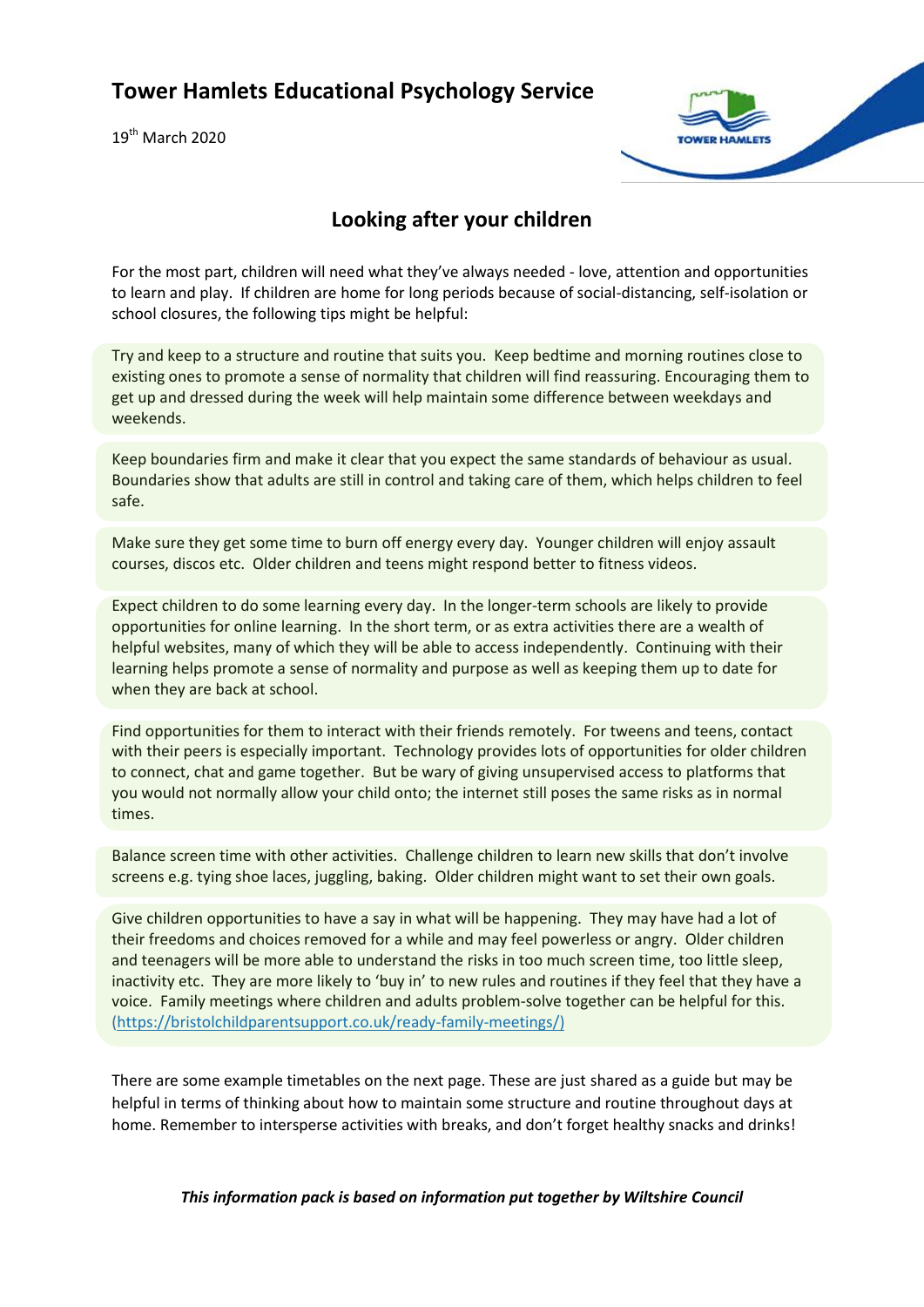19<sup>th</sup> March 2020

### **Example Timetables**

**TOWER HAMLETS** 

| <b>Get ready for the day</b> |                             | Have breakfast, have a wash, get dressed                                                    |
|------------------------------|-----------------------------|---------------------------------------------------------------------------------------------|
| 9am                          | <b>Activity 1</b>           | Online learning from school OR a craft activity (cutting and sticking, painting,<br>baking) |
| 10am                         | <b>Activity 2</b>           | . Online learning from school OR some writing or maths - write a story, count coins         |
| 11am                         | <b>Get active!</b>          | Play in the garden, do an exercise video                                                    |
| 12                           | Lunchtime                   |                                                                                             |
| 1pm                          | <b>Help about the house</b> | Help tidy up, hoover, wash up                                                               |
| 2 <sub>pm</sub>              | <b>Quiet time</b>           | . Do something calm, like reading or colouring                                              |
| 3pm                          | <b>Activity 3</b>           | . Online learning from school OR be creative - make some music, design an outfit            |
| 4pm                          | <b>Have some free time</b>  | □Enjoy toys and tech                                                                        |
| 5pm                          | <b>Dinner time</b>          | □Help prepare dinner – help tidy up too!                                                    |
| 6pm                          | <b>Family time</b>          | Play a game, watch a movie, spend time together                                             |
| <b>Get ready for bed</b>     |                             | · Have a bath, get pyjamas on, read a story                                                 |

### **45 mins Academic learning**

**45 mins Creative Activities**

**45 mins Exercise** 

**Have lunch**

**Downtime** 

**45 mins Academic learning**

**45 mins Help around the house**

**Free time** 

**Have dinner**

**Contact family and friends** - phone, Facetime, email

**Free time**

**Get ready for bed**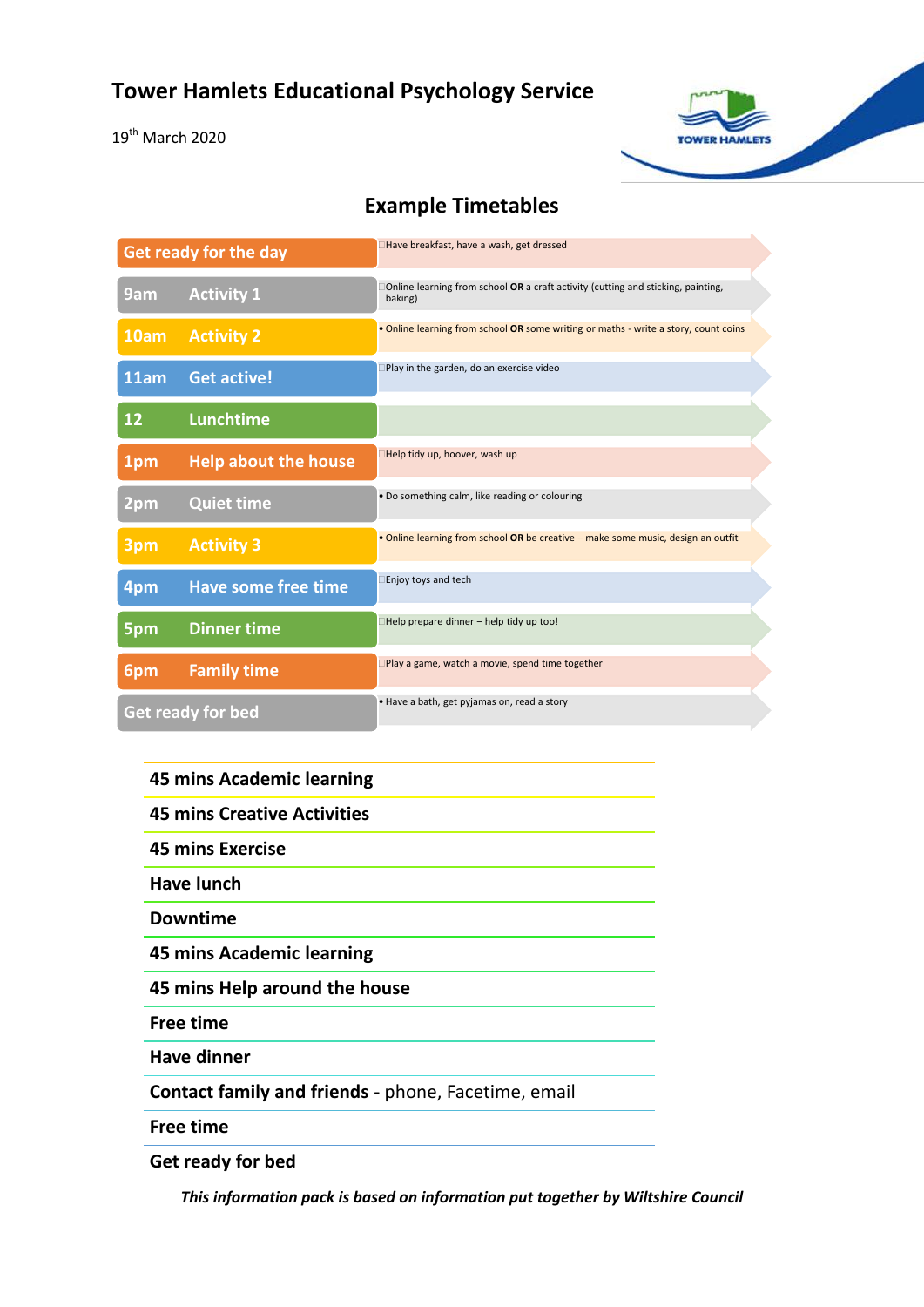$19^{th}$  March 2020



### **Supporting children during school closure**

**• Schools have not 'shut down' –** Although most children will not be able to physically attend school you will still be able to communicate with senior leaders or, in some instances, teachers

• **Don't try to replicate a full school timetable** – It won't be possible to replicate a full school timetable for a variety of reasons. Giving yourself and your children permission to accept this can be a big weight lifted

• **Expect stress** – This is an uncertain and unpredictable situation, stress and anxiety are normal

• **Reassure children** – Children can sometimes believe they are responsible for things that are clearly beyond their control. Reassure children that it is the adult's job to make sure things are OK and to keep them safe

• **Help children stay connected to their friends** – Friendships are a key resiliency factor for children and young people. Most children see their friends nearly every day of the week and so not being in contact with them for some time might be upsetting. Is it possible for children to talk to their friends on the phone? Perhaps establish a group Skype or WhatsApp call? Perhaps they could email or write letters to each other

• **Normalise the experience** – Normalising the experience is likely to reduce anxiety for many children. Reassure children that lots of adults and other children are in the same situation

• **Have a routine and structure** – Having a plan and a predictable routine for the day can be very reassuring. As adults we like to know what is going to happen, and children like this too. A consistent routine lets everyone be secure about the plans for the day. It is often useful to involve children in creating this routine, so that they feel part of the plan, rather than the plan being imposed on them. You could display the routine using a timeline, or maybe pictures and visuals. Encourage children to develop independence by referring to their own routine/plan themselves

• **Don't worry if the routine isn't perfect** – Remember, this isn't a normal situation. If you find that planning and sticking to the routine is causing more stress, friction or conflict, then it's OK to be more 'free-flow'. Perhaps be guided by the activities that children want to do

**• Avoid putting too much pressure on academic work –** Most parents and carers aren't teachers and so it's OK not to be doing 'school work' for six hours a day. It might be more important to be spending time together, building relationships, enjoying shared activities and reassuring children, as opposed to replicating the school timetable

**• Try to keep work in one place –** If children are doing school work or project work at home, try to keep it all in one place so that it doesn't spread out over the house. This can help to maintain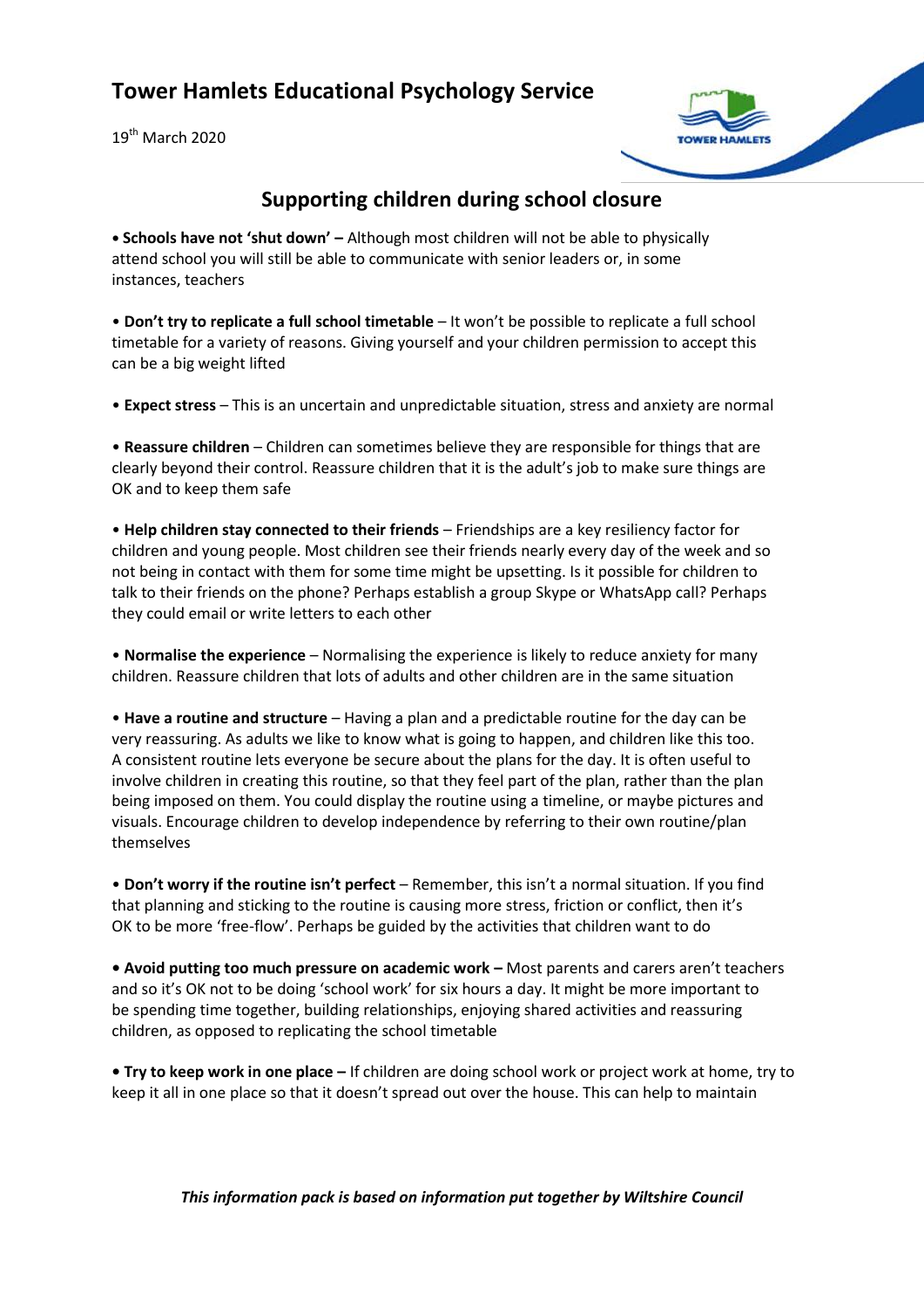$19^{th}$  March 2020



a work/home boundary

**• Reduce access to rolling news –** It is important to keep up to date with new developments and announcements, but it can be hard to switch off from the constant stream of news from media outlets and social media. Reduce the time spent hearing, reading or watching news – at the moment it might be overwhelming for adults and children. Try to protect children from distressing media coverage

**• Supervise children with screens –** It is likely that children and young people will be using screens more often over the coming weeks e.g. phones, tablets, gaming consoles and the internet. If this is the case make sure they are supervised. Ensure appropriate content filters are active – the UK Safer Internet Centre offers guidance on setting up parental control. Try to ensure all children have a balanced range of activities each day. Involve children and young people in these discussions so that they feel part of the plan

**• Provide reassurance about exams being cancelled –** Young people may now be concerned about the announcement that exams later this year will not be going ahead as planned. They may feel like all their hard work has been for nothing. Reassure young people that the Prime Minister has said that all children and young people will get the qualification they worked towards, but acknowledge that the plan is a bit uncertain right now. Reassure young people that the government and Department for Education are working on a plan

**• Play –** Play is fundamental to children's wellbeing and development – children of all ages! It's also a great way to reduce stress in adults

# **Talking with children about Coronavirus (COVID-19)**

Although it's tempting to try and protect children from difficult topics, they are more likely to worry when they're kept in the dark. Children and teenagers will be aware of what is happening but may not have all the facts they need to understand it.

These tips will help you communicate about Coronavirus with your child:

• Take time to talk and listen. Be clear that you are happy to answer any questions that they have. Be led by your child as they may not be that interested or want to know everything all at once. Try to answer any questions honestly but keep things in context e.g. "Sadly, some people do die, but the vast majority of people will recover, and children seem to be only mildly affected".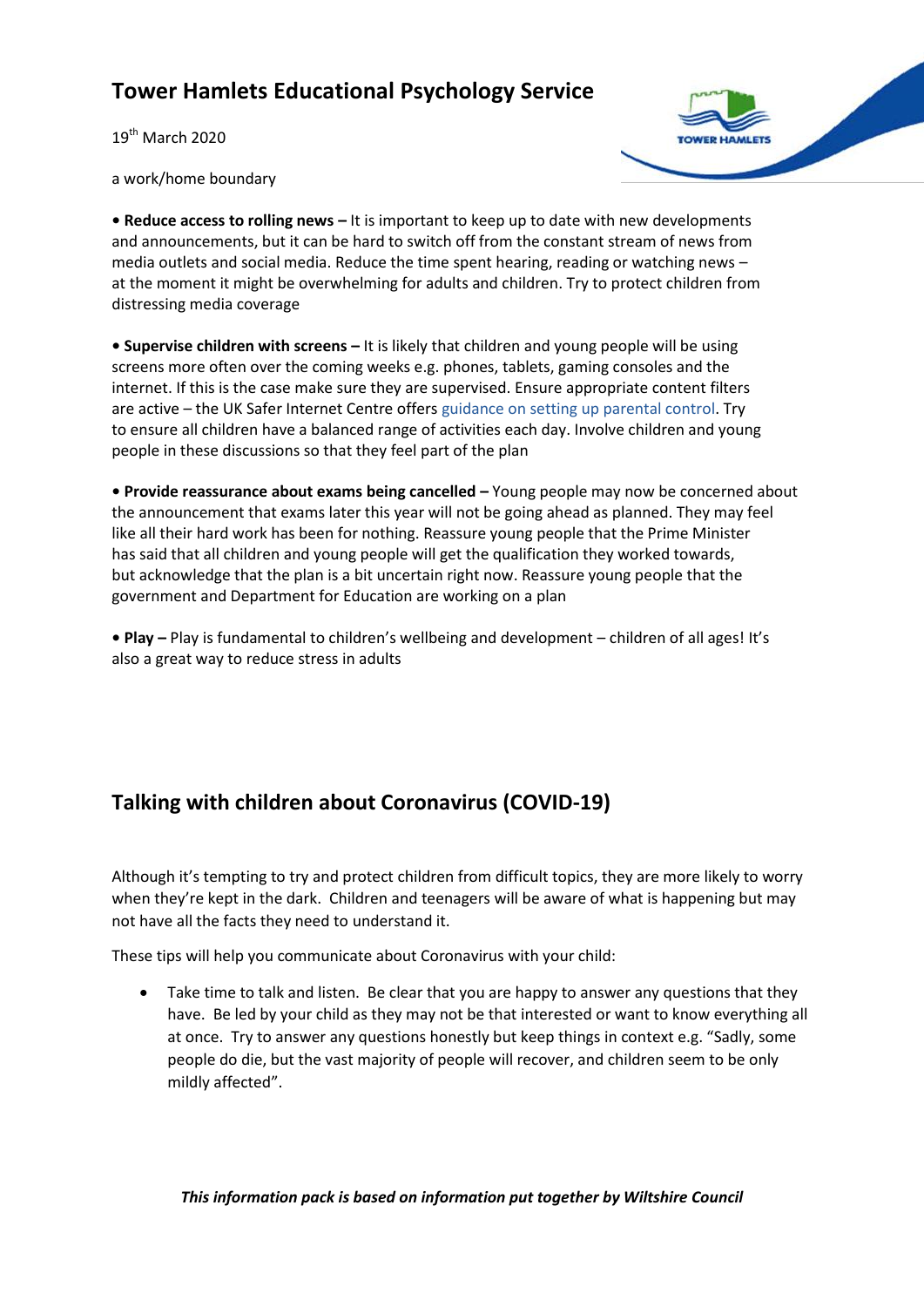$19^{th}$  March 2020



- Reassure them that their own risk is very low but that we all need to 'do our bit' to look after people who might be very unwell. Underline how helpful they are being by following the rules about hygiene and social-distancing. Knowing we're being altruistic helps us to bear the tough times.
- Give positive messages about everything you are doing as a family to keep yourselves safe. Talk about all the work people around the world are doing to find treatments and a vaccine.
- Keep explanations developmentally appropriate.
	- o Young children up to about age seven will need very simple explanations that relate to their own experiences. Explain that, like other germs, Coronavirus can spread between people and make them ill. But because Coronavirus is a new germ that we don't know everything about, we need to take more care and so things might be a bit different for a while.
	- $\circ$  Older children and tweens will want to know more. They may have heard partial explanations and 'filled in the gaps' themselves with their own ideas, so check what they already think they know about it.
	- $\circ$  Teenagers will have a similar capacity to understand what's going on as adults. They will need calm, factual information and opportunities to talk through their worries and disappointments.
- Give them an opportunity to talk about their feelings. Our instinct might be to 'make it all better', but it is normal to feel scared, sad and angry in the face of what's happening. Tell them that what is happening is not normal but that their feelings are.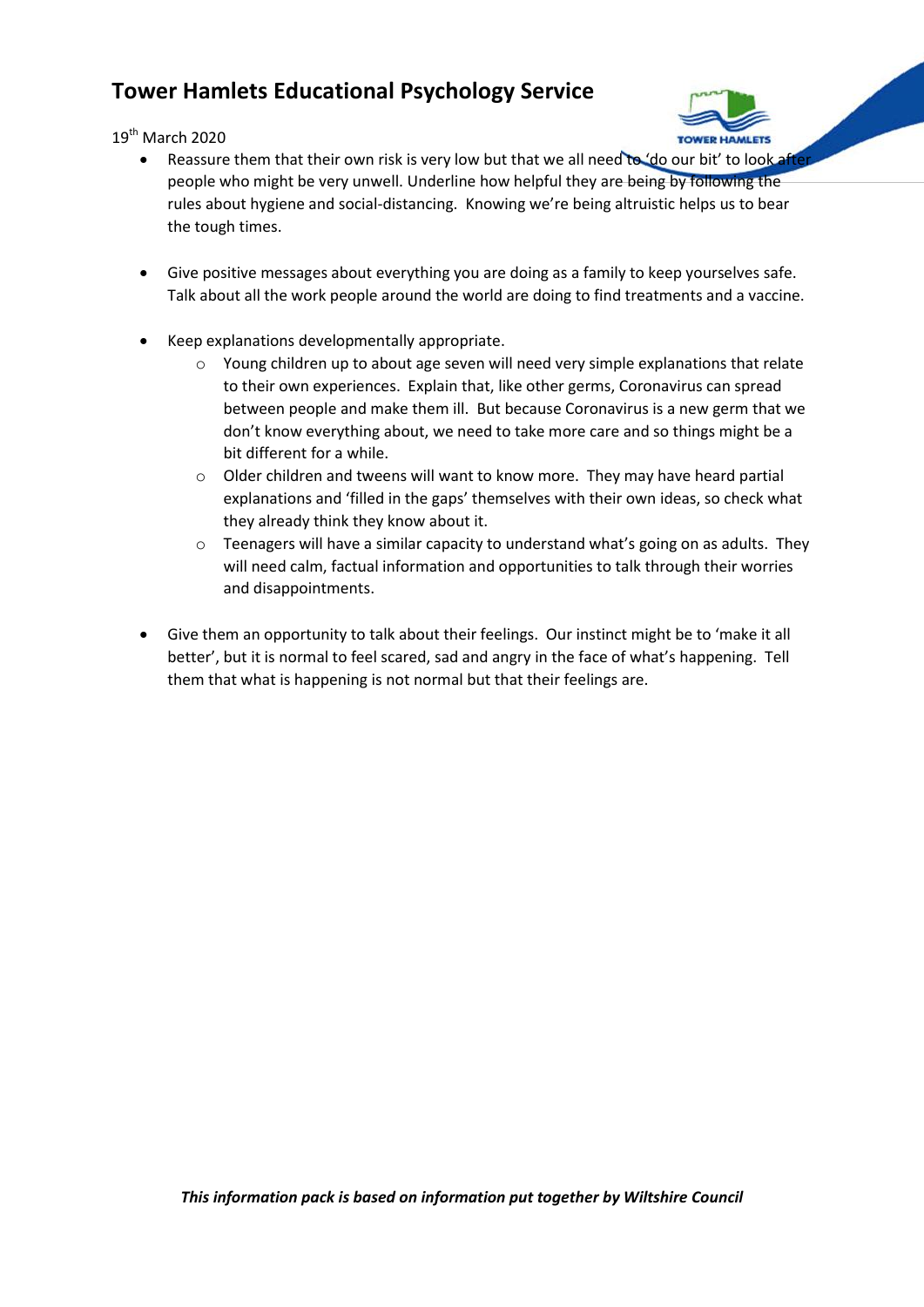$19^{th}$  March 2020



# **Helpful resources to support conversations with children about Coronavirus**

Place2Be – Guide to helping parents answer questions from their children and to support family wellbeing[: https://www.place2be.org.uk/about-us/news-and-blogs/2020/march/coronavirus](http://cdc.mobilize.io/links?lid=yce3IYmmhuE3kIclQH7jbA&token=0p8tqqpZxfoDGwQSx-R0oA&url=https%3A%2F%2Fwww.place2be.org.uk%2Fabout-us%2Fnews-and-blogs%2F2020%2Fmarch%2Fcoronavirus-information-for-children%2F)[information-for-children/](http://cdc.mobilize.io/links?lid=yce3IYmmhuE3kIclQH7jbA&token=0p8tqqpZxfoDGwQSx-R0oA&url=https%3A%2F%2Fwww.place2be.org.uk%2Fabout-us%2Fnews-and-blogs%2F2020%2Fmarch%2Fcoronavirus-information-for-children%2F)

Young Minds - Talking to your child about Coronavirus and 10 tips from their Parents Helpline to support family wellbeing: [https://youngminds.org.uk/blog/talking-to-your-child-about-coronavirus/](http://cdc.mobilize.io/links?lid=yce3IYmmhuE3kIclQH7jbA&token=0p8tqqpZxfoDGwQSx-R0oA&url=https%3A%2F%2Fyoungminds.org.uk%2Fblog%2Ftalking-to-your-child-about-coronavirus%2F)

Covibook – an interactive resource designed to support and reassure children aged 7 and under, designed to help children explain and draw the emotions that they might be experiencing during the pandemic[: https://www.mindheart.co/descargables](http://cdc.mobilize.io/links?lid=yce3IYmmhuE3kIclQH7jbA&token=0p8tqqpZxfoDGwQSx-R0oA&url=https%3A%2F%2Fwww.mindheart.co%2Fdescargables)

Amaze - information pack for parent[s https://amazesussex.org.uk/faqs-about-the-coronavirus-for](http://cdc.mobilize.io/links?lid=yce3IYmmhuE3kIclQH7jbA&token=0p8tqqpZxfoDGwQSx-R0oA&url=https%3A%2F%2Famazesussex.org.uk%2Ffaqs-about-the-coronavirus-for-parent-carers-of-children-with-send-brighton-hove%2F)[parent-carers-of-children-with-send-brighton-hove/](http://cdc.mobilize.io/links?lid=yce3IYmmhuE3kIclQH7jbA&token=0p8tqqpZxfoDGwQSx-R0oA&url=https%3A%2F%2Famazesussex.org.uk%2Ffaqs-about-the-coronavirus-for-parent-carers-of-children-with-send-brighton-hove%2F)

[Public Health England](http://cdc.mobilize.io/links?lid=yce3IYmmhuE3kIclQH7jbA&token=0p8tqqpZxfoDGwQSx-R0oA&url=http%3A%2F%2Fcdc.mobilize.io%2Flinks%3Flid%3DEYERsmtbJI-rRmEtuCZ4Gg%26token%3DOwUjSooIvK8w2JN5Pw80lg%26url%3Dhttps%253A%252F%252Feur02.safelinks.protection.outlook.com%252F%253Furl%253Dhttps%25253A%25252F%25252Feasy-read-online.us15.list-manage.com%25252Ftrack%25252Fclick%25253Fu%25253D6d563f7f763a0cf7e70c9cfe1%252526id%25253D0c04c35bc0%252526e%25253D1a4a54ea5e%2526data%253D02%25257C01%25257CAAllard%252540ncb.org.uk%25257Caf891cc0fed7420ba55608d7ca566849%25257Cadc87355e29c4519954f95e35c776178%25257C0%25257C0%25257C637200344772988297%2526sdata%253D9mh8m8DKfQVNX9GPfAMXq57s5ykCLVm7PE6%25252BPiCAKUc%25253D%2526reserved%253D0) have produced an easy read version of thei[r Advice on the coronavirus for](http://cdc.mobilize.io/links?lid=yce3IYmmhuE3kIclQH7jbA&token=0p8tqqpZxfoDGwQSx-R0oA&url=http%3A%2F%2Fcdc.mobilize.io%2Flinks%3Flid%3DEYERsmtbJI-rRmEtuCZ4Gg%26token%3DOwUjSooIvK8w2JN5Pw80lg%26url%3Dhttps%253A%252F%252Feur02.safelinks.protection.outlook.com%252F%253Furl%253Dhttps%25253A%25252F%25252Feasy-read-online.us15.list-manage.com%25252Ftrack%25252Fclick%25253Fu%25253D6d563f7f763a0cf7e70c9cfe1%252526id%25253D6efa277046%252526e%25253D1a4a54ea5e%2526data%253D02%25257C01%25257CAAllard%252540ncb.org.uk%25257Caf891cc0fed7420ba55608d7ca566849%25257Cadc87355e29c4519954f95e35c776178%25257C0%25257C0%25257C637200344772978298%2526sdata%253DblVpFcNZEHqif7ytPfFwrpGNY2Mmmw4leeRFvWPiT4o%25253D%2526reserved%253D0)  [places of education.](http://cdc.mobilize.io/links?lid=yce3IYmmhuE3kIclQH7jbA&token=0p8tqqpZxfoDGwQSx-R0oA&url=http%3A%2F%2Fcdc.mobilize.io%2Flinks%3Flid%3DEYERsmtbJI-rRmEtuCZ4Gg%26token%3DOwUjSooIvK8w2JN5Pw80lg%26url%3Dhttps%253A%252F%252Feur02.safelinks.protection.outlook.com%252F%253Furl%253Dhttps%25253A%25252F%25252Feasy-read-online.us15.list-manage.com%25252Ftrack%25252Fclick%25253Fu%25253D6d563f7f763a0cf7e70c9cfe1%252526id%25253D6efa277046%252526e%25253D1a4a54ea5e%2526data%253D02%25257C01%25257CAAllard%252540ncb.org.uk%25257Caf891cc0fed7420ba55608d7ca566849%25257Cadc87355e29c4519954f95e35c776178%25257C0%25257C0%25257C637200344772978298%2526sdata%253DblVpFcNZEHqif7ytPfFwrpGNY2Mmmw4leeRFvWPiT4o%25253D%2526reserved%253D0) You can download it [here.](http://cdc.mobilize.io/links?lid=yce3IYmmhuE3kIclQH7jbA&token=0p8tqqpZxfoDGwQSx-R0oA&url=http%3A%2F%2Fcdc.mobilize.io%2Flinks%3Flid%3DEYERsmtbJI-rRmEtuCZ4Gg%26token%3DOwUjSooIvK8w2JN5Pw80lg%26url%3Dhttps%253A%252F%252Feur02.safelinks.protection.outlook.com%252F%253Furl%253Dhttps%25253A%25252F%25252Feasy-read-online.us15.list-manage.com%25252Ftrack%25252Fclick%25253Fu%25253D6d563f7f763a0cf7e70c9cfe1%252526id%25253D1effe5e60d%252526e%25253D1a4a54ea5e%2526data%253D02%25257C01%25257CAAllard%252540ncb.org.uk%25257Caf891cc0fed7420ba55608d7ca566849%25257Cadc87355e29c4519954f95e35c776178%25257C0%25257C0%25257C637200344772998287%2526sdata%253DDH8G1k44HQBwG65sot3pyRMJglcUAc5zawtq4%25252FOgtkM%25253D%2526reserved%253D0)

Newsround video - Drs Chris and Xand explain what's happening [https://www.bbc.co.uk/newsround/51342366?fbclid=IwAR3CyZq5rzXVoyGCgWjjpx6YqoetuZ1tP16y](https://www.bbc.co.uk/newsround/51342366?fbclid=IwAR3CyZq5rzXVoyGCgWjjpx6YqoetuZ1tP16y7wMjUR6uwgWyhRmf0aFTrAs) [7wMjUR6uwgWyhRmf0aFTrAs](https://www.bbc.co.uk/newsround/51342366?fbclid=IwAR3CyZq5rzXVoyGCgWjjpx6YqoetuZ1tP16y7wMjUR6uwgWyhRmf0aFTrAs)

Department for Educational and Child Psychology [https://www.bps.org.uk/news-and-policy/bps-highlights-importance-talking-children-about](https://www.bps.org.uk/news-and-policy/bps-highlights-importance-talking-children-about-coronavirus)[coronavirus](https://www.bps.org.uk/news-and-policy/bps-highlights-importance-talking-children-about-coronavirus)

### **Resources for children and young people with additional needs**

[https://theautismeducator.ie/wp-content/uploads/2020/03/The-Corona-Virus-Free-Printable-](https://theautismeducator.ie/wp-content/uploads/2020/03/The-Corona-Virus-Free-Printable-Updated-2-The-Autism-Educator-.pdf)[Updated-2-The-Autism-Educator-.pdf](https://theautismeducator.ie/wp-content/uploads/2020/03/The-Corona-Virus-Free-Printable-Updated-2-The-Autism-Educator-.pdf)

[https://carolgraysocialstories.com/wp-content/uploads/2020/03/Pandemics-and-the-](https://carolgraysocialstories.com/wp-content/uploads/2020/03/Pandemics-and-the-Coronavirus.pdf)[Coronavirus.pdf](https://carolgraysocialstories.com/wp-content/uploads/2020/03/Pandemics-and-the-Coronavirus.pdf)

<https://www.mencap.org.uk/advice-and-support/health/coronavirus> - this contains a link to the most up to date version of their "Easy Read" for young people and adults with learning difficulties [https://www.mencap.org.uk/sites/default/files/2020-](http://cdc.mobilize.io/links?lid=yce3IYmmhuE3kIclQH7jbA&token=0p8tqqpZxfoDGwQSx-R0oA&url=https%3A%2F%2Fwww.mencap.org.uk%2Fsites%2Fdefault%2Ffiles%2F2020-03%2FInformation%2520about%2520Coronavirus%2520ER%2520SS2.pdf) [03/Information%20about%20Coronavirus%20ER%20SS2.pdf](http://cdc.mobilize.io/links?lid=yce3IYmmhuE3kIclQH7jbA&token=0p8tqqpZxfoDGwQSx-R0oA&url=https%3A%2F%2Fwww.mencap.org.uk%2Fsites%2Fdefault%2Ffiles%2F2020-03%2FInformation%2520about%2520Coronavirus%2520ER%2520SS2.pdf)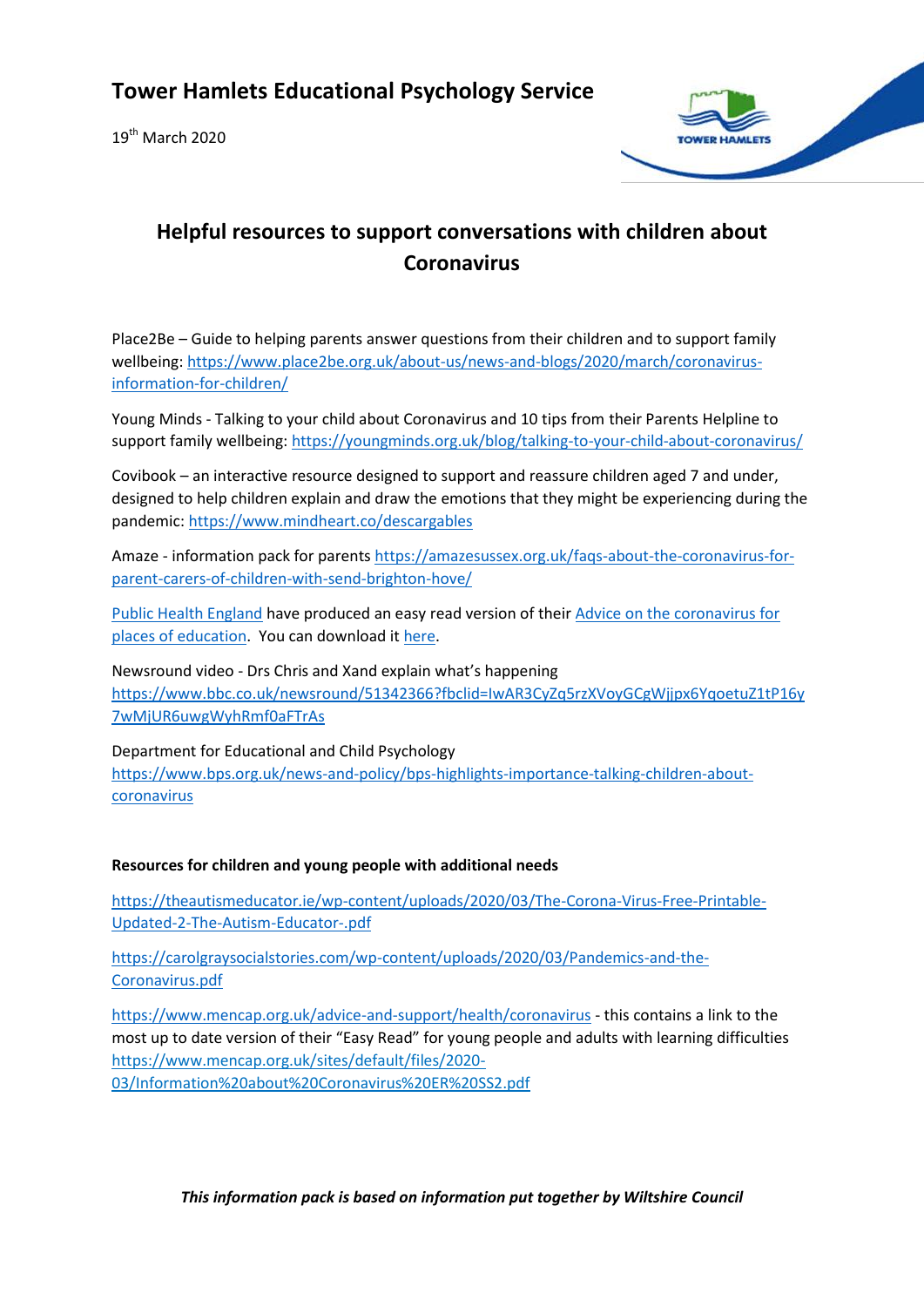$19^{th}$  March 2020



### **National sources of support**

**General – for parents/carers** - **Samaritans** - call 116 123 <https://www.samaritans.org/how-we-can-help/contact-samaritan/>

### - **Mind UK**

<https://www.mind.org.uk/> <https://www.mind.org.uk/information-support/support-community-elefriends/> UK Mental Health Charity with information and an online mutual support community

**General – for young people** [www.kooth.com](http://www.kooth.com/) [www.youngminds.org.uk](http://www.youngminds.org.uk/) [www.keep-your-head.com](http://www.keep-your-head.com/)

### **Parenting pressures**

### **Family Action**

Telephone: 0808 802 6666 Text message: 07537 404 282

<https://www.family-action.org.uk/what-we-do/children-families/familyline/>

The FamilyLine service supports people who are dealing with family pressures by using a network of [volunteers](https://www.family-action.org.uk/get-involved/volunteer/) to support family members over the age of 18 through telephone calls, email, web chat and text message.

### - **Family Lives (previously Parentline)**

Call: 0808 800 2222

<https://www.familylives.org.uk/how-we-can-help/confidential-helpline/>

Family Lives offers a confidential and free helpline service for families in England and Wales (previously known as Parentline). For emotional support, information, advice and guidance on any aspect of parenting and family life. The helpline service is open 9am – 9pm, Monday to Friday and 10am – 3pm Saturday and Sunday.

### - **Gingerbread**

Single Parent Helpline: 0808 802 0925

### [gingerbread.org.uk](http://www.gingerbread.org.uk/)

The leading national charity working to help lone parents and their children.

### - **Grandparents Plus**

Call: 0300 123 7015

### [grandparentsplus.org.uk](http://www.grandparentsplus.org.uk/)

The only national charity (England and Wales) dedicated to supporting kinship carers - grandparents and other relatives raising children who aren't able to live with their parents.

### **For local sources of support, refer to the Tower Hamlets Local Offer**

**https://www.localoffertowerhamlets.co.uk/**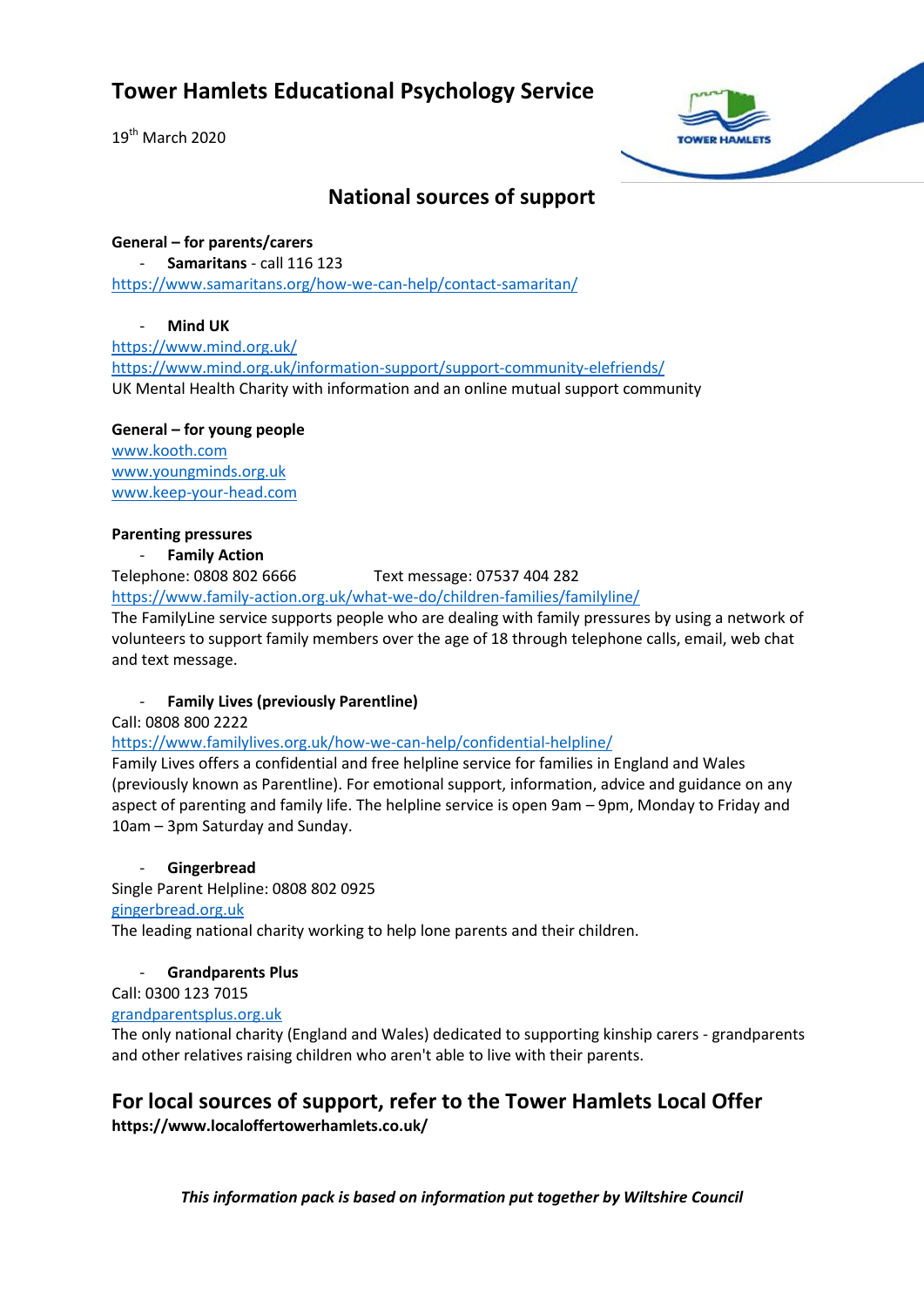19<sup>th</sup> March 2020



### **Resources for home education**

Many schools will be setting their own learning. However, if you need something else to keep children usefully occupied then this non-exhaustive list might help. This list has been shared by Wiltshire Council and has been compiled by home educators:

#### **Khan Academy**

### [https://www.khanacademy.org](https://www.khanacademy.org/)

Especially good for maths and computing for all ages but other subjects at Secondary level. Note this uses the U.S. grade system but it's mostly common material.

### **BBC Learning**

### <http://www.bbc.co.uk/learning/coursesearch/>

This site is old and no longer updated and yet there's so much still available, from language learning to BBC Bitesize for revision. No TV license required except for content on BBC iPlayer.

#### **Futurelearn**

### [https://www.futurelearn.com](https://www.futurelearn.com/)

Free to access 100s of courses, only pay to upgrade if you need a certificate in your name (own account from age 14+ but younger learners can use a parent account).

### **Seneca**

#### [https://www.senecalearning.com](https://www.senecalearning.com/)

For those revising at GCSE or A level. Tons of free revision content. Paid access to higher level material.

#### **Openlearn**

### <https://www.open.edu/openlearn/>

Free taster courses aimed at those considering Open University but everyone can access it. Adult level, but some e.g. nature and environment courses could well be of interest to young people.

#### **Blockly**

[https://blockly.games](https://blockly.games/) Learn computer programming skills - fun and free.

### **Scratch**

<https://scratch.mit.edu/explore/projects/games/>

Creative computer programming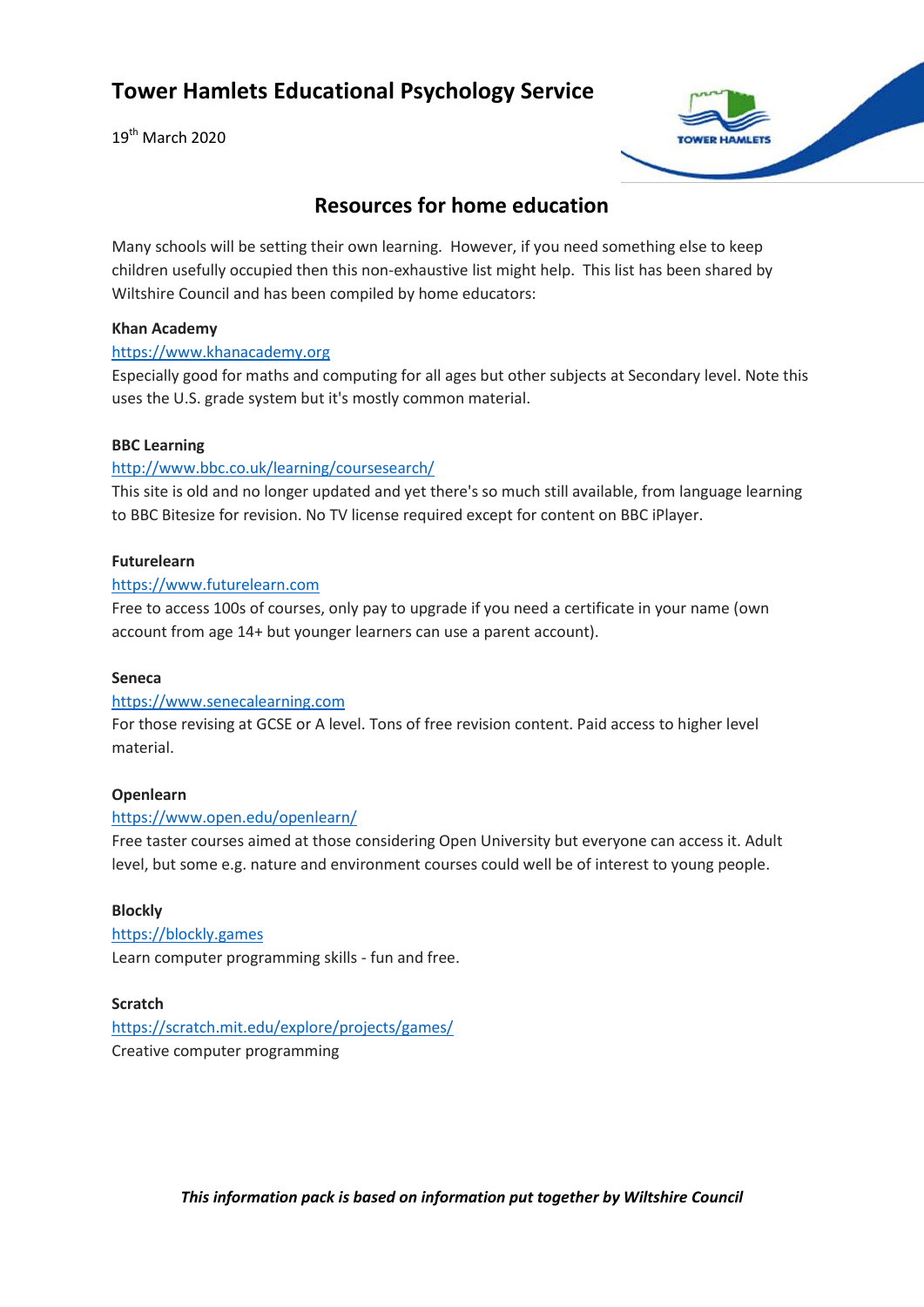19<sup>th</sup> March 2020



**Ted Ed**

[https://ed.ted.com](https://ed.ted.com/) All sorts of engaging educational videos

**National Geographic Kids** <https://www.natgeokids.com/uk/> Activities and quizzes for younger kids

**Duolingo** [https://www.duolingo.com](https://www.duolingo.com/) Learn languages for free. Web or app.

**Mystery Science** [https://mysteryscience.com](https://mysteryscience.com/) Free science lessons

**The Kids Should See This** [https://thekidshouldseethis.com](https://thekidshouldseethis.com/) Wide range of cool educational videos

**Crash Course** [https://thecrashcourse.com](https://thecrashcourse.com/) You Tube videos on many subjects

**Crash Course Kids** <https://m.youtube.com/user/crashcoursekids> As above for a younger audience

**Crest Awards** [https://www.crestawards.org](https://www.crestawards.org/) Science awards you can complete from home.

**iDEA Awards** [https://idea.org.uk](https://idea.org.uk/) Digital enterprise award scheme you can complete online.

**Paw Print Badges** [https://www.pawprintbadges.co.uk](https://www.pawprintbadges.co.uk/)

Free challenge packs and other downloads. Many activities can be completed indoors. Badges cost but are optional.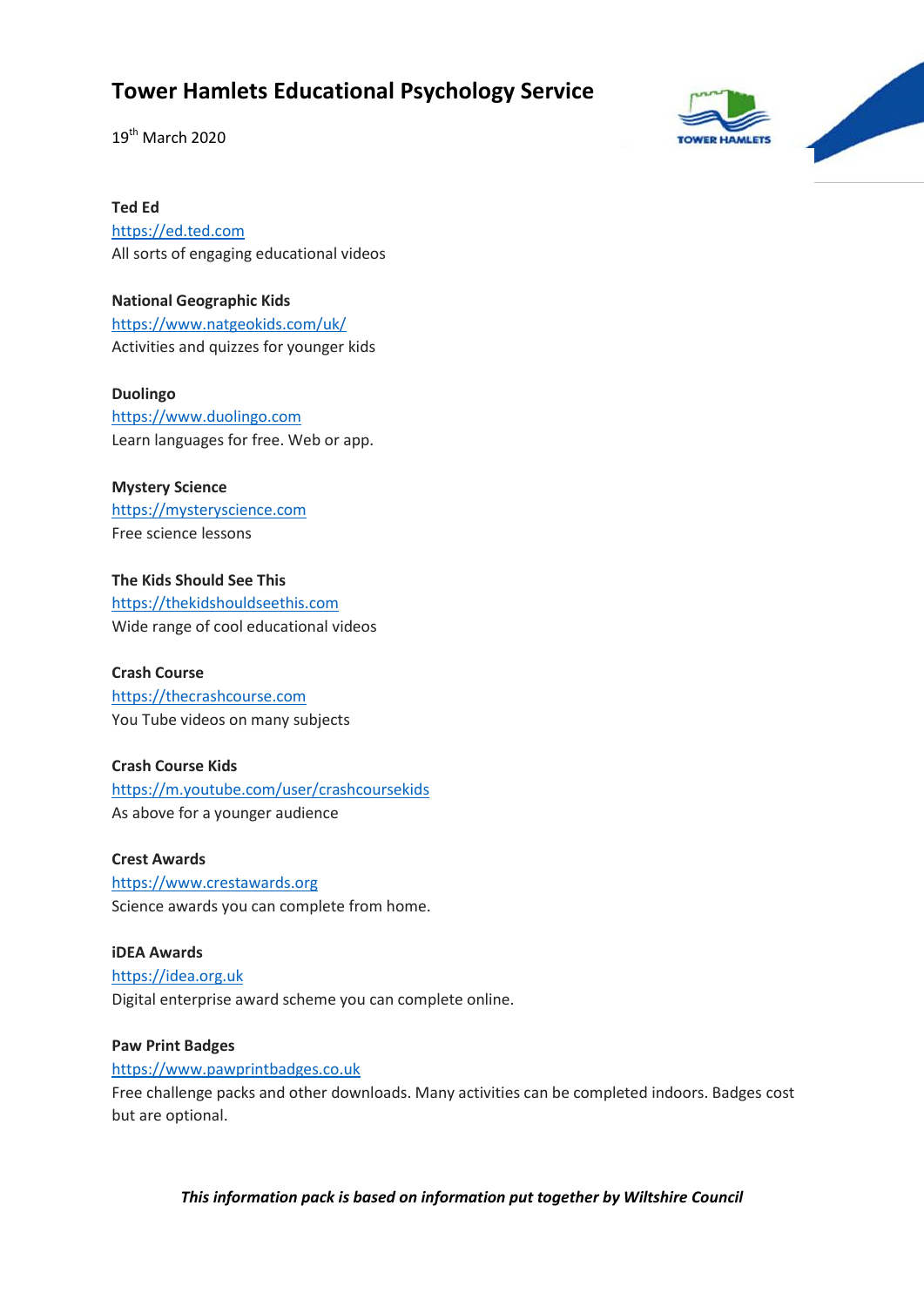19<sup>th</sup> March 2020



**Tinkercad** [https://www.tinkercad.com](https://www.tinkercad.com/) All kinds of making

**Prodigy Maths** [https://www.prodigygame.com](https://www.prodigygame.com/) Is in U.S. grades, but good for UK Primary age.

**Cbeebies Radio** <https://www.bbc.co.uk/cbeebies/radio> Listening activities for the younger ones.

### **Nature Detectives**

<https://naturedetectives.woodlandtrust.org.uk/naturedetectives/> A lot of these can be done in a garden, or if you can, get to a remote forest location!

**Oxford Owl for Home** <https://www.oxfordowl.co.uk/for-home/> Lots of free resources for Primary age

**Big History Project** <https://www.bighistoryproject.com/home> Aimed at Secondary age. Multi disciplinary activities.

**Geography Games** <https://world-geography-games.com/world.html> Geography gaming!

**Blue Peter Badges** <https://www.bbc.co.uk/cbbc/joinin/about-blue-peter-badges> If you have a stamp and a nearby post box.

**The Artful Parent** <https://www.facebook.com/artfulparent/> Good, free art activities

**Red Ted Art** [https://www.redtedart.com](https://www.redtedart.com/) Easy arts and crafts for little ones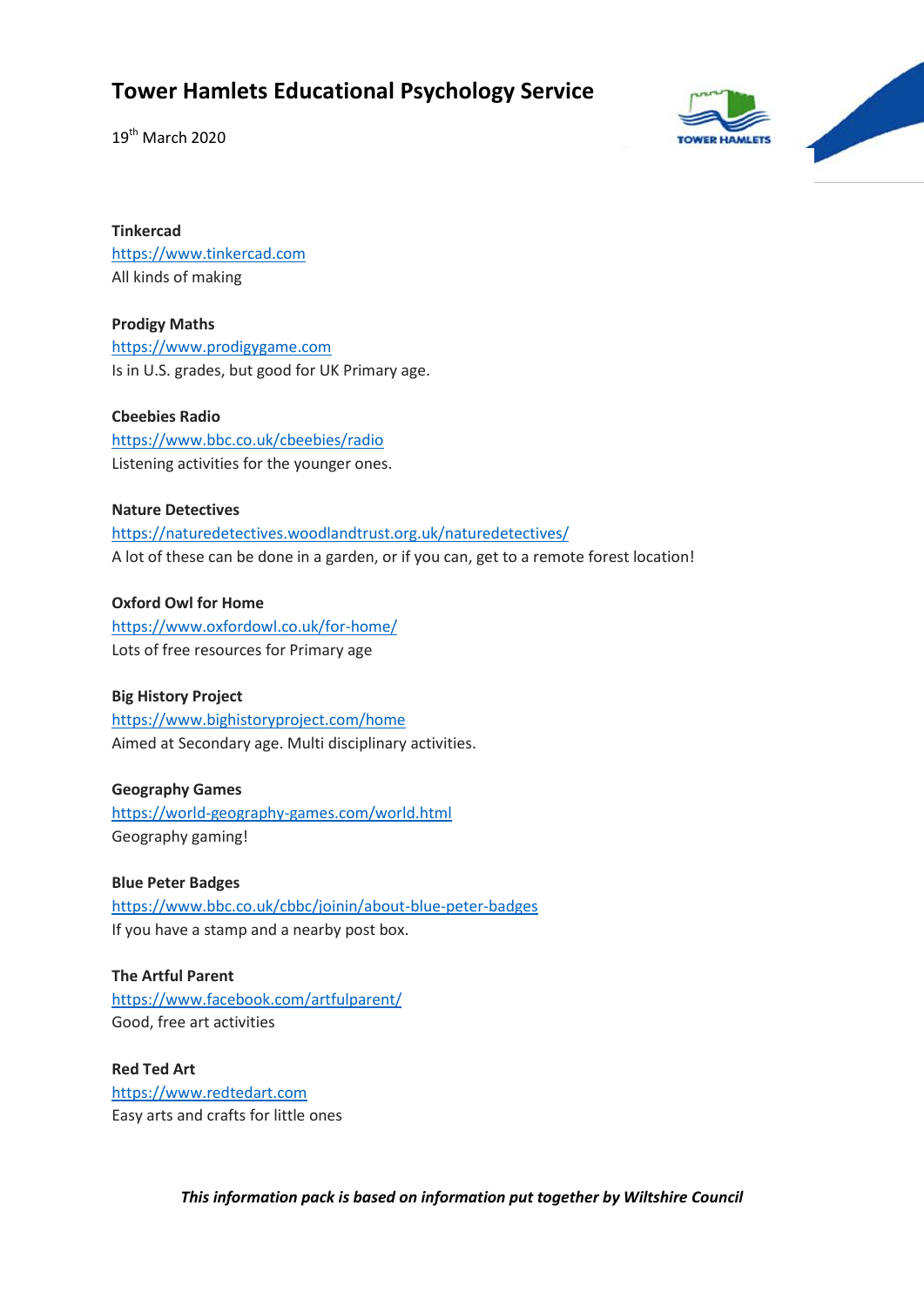19<sup>th</sup> March 2020



### **The Imagination Tree**

[https://theimaginationtree.com](https://theimaginationtree.com/) Creative art and craft activities for the very youngest.

### **Toy Theater**

<https://toytheater.com/> Educational online games

### **DK Find Out**

[https://www.dkfindout.com/uk/?fbclid=IwAR2wJdpSJSeITf4do6aPhff8A3tAktnmpaxqZbkgudD49l71](https://www.dkfindout.com/uk/?fbclid=IwAR2wJdpSJSeITf4do6aPhff8A3tAktnmpaxqZbkgudD49l71ep8-sjXmrac) [ep8-sjXmrac](https://www.dkfindout.com/uk/?fbclid=IwAR2wJdpSJSeITf4do6aPhff8A3tAktnmpaxqZbkgudD49l71ep8-sjXmrac) Activities and quizzes

### **Twinkl**

### [https://www.twinkl.co.uk](https://www.twinkl.co.uk/)

This is more for printouts, and usually at a fee, but they are offering a month of free access to parents in the event of school closures

### **Virtual tours**

<https://www.travelandleisure.com/attractions/museums-galleries/museums-with-virtual-tours> Virtual tours of some of the world's best museums